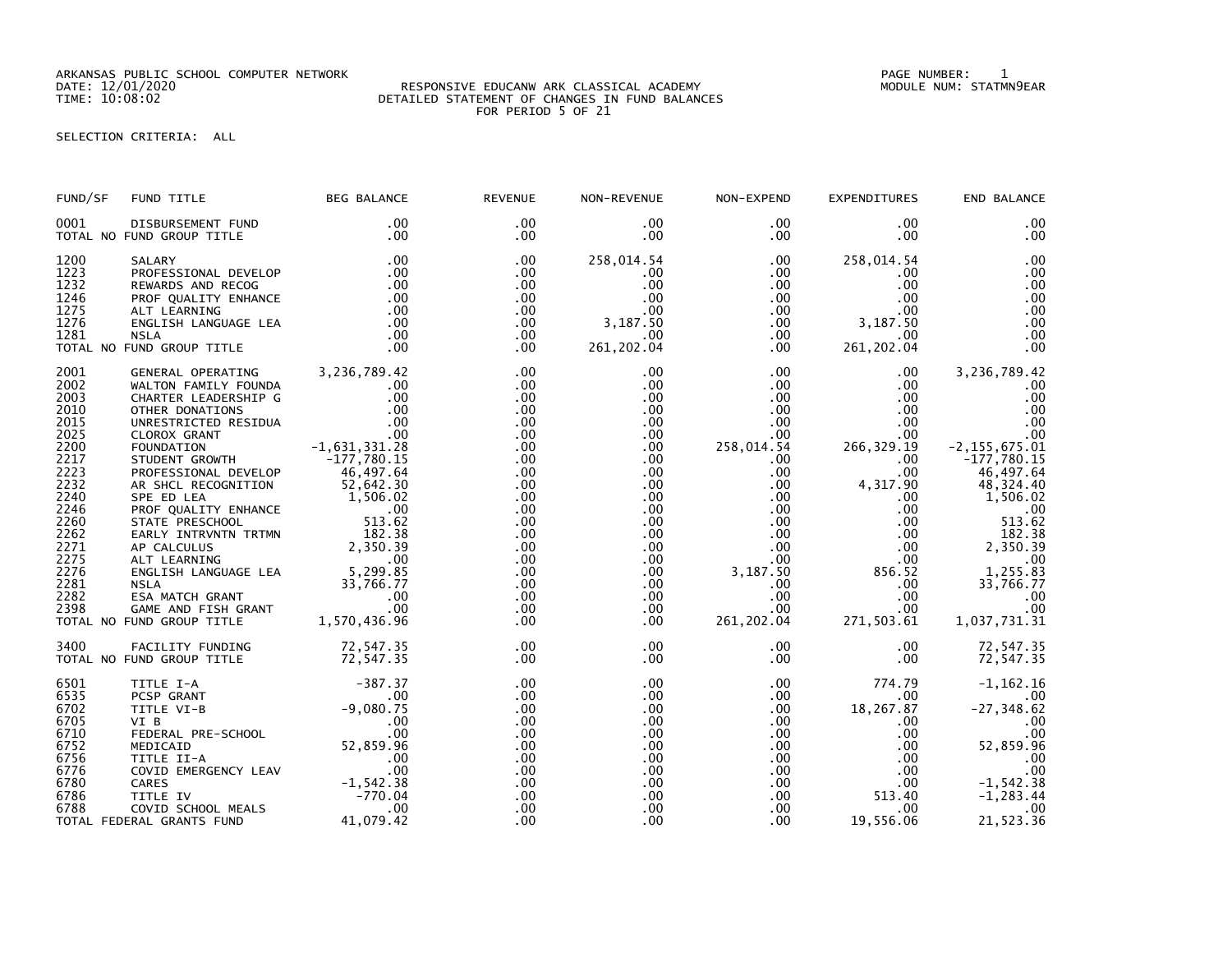ARKANSAS PUBLIC SCHOOL COMPUTER NETWORK PAGE NUMBER: 2

## DATE: 12/01/2020 RESPONSIVE EDUCANW ARK CLASSICAL ACADEMY MODULE NUM: STATMN9EAR TIME: 10:08:02 DETAILED STATEMENT OF CHANGES IN FUND BALANCES FOR PERIOD 5 OF 21

## SELECTION CRITERIA: ALL

| FUND/SF | FUND TITLE              | <b>BEG BALANCE</b> | <b>REVENUE</b> | NON-REVENUE | NON-EXPEND       | <b>EXPENDITURES</b> | END BALANCE  |
|---------|-------------------------|--------------------|----------------|-------------|------------------|---------------------|--------------|
| 7001    | ATHLETIC CROSS COUNT    | 507.69             | .00            | .00         | .00              | 445.25              | 62.44        |
| 7002    | ATHLETIC BASKETBALL     | 1,335.94           | .00            | .00         | $.00 \,$         | 94.17               | 1,241.77     |
| 7003    | ATHLETIC VOLLEYBALL     | 1.305.42           | .00            | .00         | .00              | .00                 | 1.305.42     |
| 7004    | ATHLETIC TENNIS         | .00                | .00            | .00.        | .00              | .00                 | $.00 \times$ |
| 7005    | ATHLETIC GOLF           | 1,289.42           | .00            | .00         | .00              | .00                 | 1,289.42     |
| 7006    | ATHLETIC TRACK          | 75.00              | .00            | .00         | .00              | .00                 | 75.00        |
| 7007    | CHEER/DANCE             | 288.97             | .00            | .00         | .00              | 157.90              | 131.07       |
| 7008    | GENERAL ATHLETICS       | 1,439.01           | .00            | .00         | .00              | 186.19              | 1,252.82     |
| 7009    | GATE FEES ATHLETICS     | .00                | .00            | .00         | .00              | .00                 | .00.         |
| 7010    | AFTERSCHOOL PROGRAM     | $-10,907.09$       | .00            | .00         | $.00 \,$         | 7,682.22            | $-18,589.31$ |
| 7011    | UNIFORM ASSISTANCE      | 3,974.87           | .00            | .00         | $.00 \times$     | .00                 | 3,974.87     |
| 7012    |                         |                    | .00            |             |                  |                     |              |
|         | <b>HEALTH</b>           | 5.360.50           |                | .00         | .00 <sub>1</sub> | .00                 | 5.360.50     |
| 7013    | WEIGHTLIFTING/PE        | 448.21             | .00            | .00         | .00              | .00                 | 448.21       |
| 7014    | LACROSSE                | 1,379.15           | .00            | .00         | .00              | .00                 | 1,379.15     |
| 7015    | E-SPORTS                | .00                | .00            | .00         | .00              | .00                 | .00          |
| 7016    | RUNNING CLUB            | 813.80             | .00            | .00         | .00              | .00                 | 813.80       |
| 7018    | <b>GIRLS BASKETBALL</b> | 2,854.67           | .00            | .00         | .00              | 1,724.62            | 1,130.05     |
| 7019    | HS CHOIR                | 27.74              | .00            | .00         | .00 <sub>1</sub> | .00                 | 27.74        |
| 7020    | MUSIC                   | 1,137.57           | .00            | .00         | $.00 \,$         | .00                 | 1,137.57     |
| 7021    | <b>THEATRE</b>          | 1,324.57           | .00            | .00         | .00              | .00                 | 1,324.57     |
| 7022    | <b>ROBOTICS</b>         | 1,491.51           | .00            | .00         | .00              | .00                 | 1,491.51     |
| 7023    | STUDENT COUNCIL         | 1,027.36           | .00            | .00         | .00              | .00                 | 1,027.36     |
| 7024    | JR STUDENT COUNCIL      | 1,754.31           | .00            | .00.        | $.00 \times$     | .00                 | 1,754.31     |
| 7027    | <b>FINE ARTS</b>        | 1,104.15           | .00            | .00         | .00 <sub>1</sub> | .00                 | 1,104.15     |
| 7030    | <b>YEARBOOK</b>         | 437.54             | .00            | .00         | .00              | .00                 | 437.54       |
| 7032    | <b>PROM</b>             | 2,331.22           | .00            | .00         | $.00 \,$         | .00                 | 2,331.22     |
| 7033    | LIBRARY                 | 1,857.49           | .00            | .00         | .00 <sub>1</sub> | .00                 | 1,857.49     |
| 7034    | SCHOLARSHIP             | 588.08             | .00            | .00         | .00              | .00                 | 588.08       |
| 7035    | FIELD TRIP              | 80.39              | .00            | .00         | .00              | .00                 | 80.39        |
| 7036    | CHESS CLUB              | 97.19              | .00            | .00         | .00              | .00                 | 97.19        |
| 7037    | OUTDOOR CLUB            | 80.90              | .00            | .00         | $.00 \times$     | .00                 | 80.90        |
| 7119    | JR HIGH CHOIR           | 168.48             | .00            | .00         | .00              | .00                 | 168.48       |
| 7215    |                         | 184.00             | .00            | .00         | .00              | .00                 | 184.00       |
| 7810    | UPPER SCHOOL ACTIVIT    | 115.03             | .00            | .00         | .00              | .00                 | 115.03       |
| 7860    | SENIOR TRIP             | .00                | .00            | .00         | $.00 \,$         | .00                 | .00          |
| 7861    | SENIOR CLASS 2022       | 38.37              | .00            | .00         | .00              | .00                 | 38.37        |
| 7870    | NWACA GEN ACTIVITY      | 30, 331.75         | .00            | .00         | .00              | .00                 | 30, 331.75   |
|         | TEACHER APPRECIATION    |                    | .00            | .00         | $.00 \times$     | .00                 |              |
| 7871    |                         | 4,783.66           |                |             |                  |                     | 4,783.66     |
| 7880    | <b>ENRICHMENT</b>       | 1,024.60           | .00            | .00         | .00              | .00                 | 1,024.60     |
| 7901    | LR ATHLETICS            | $-73.77$           | .00            | .00         | .00              | .00                 | $-73.77$     |
| 7902    | LR BOYS BASKETBALL      | $-545.00$          | .00            | .00         | .00              | .00                 | $-545.00$    |
| 7903    | LR VOLLEYBALL           | 2.134.05           | .00            | .00         | .00              | .00                 | 2.134.05     |
| 7920    | LR STUDENT COUNCIL      | 154.64             | .00            | .00         | .00              | .00                 | 154.64       |
| 7921    | LR DRAMA                | 2,842.94           | .00            | .00         | .00              | .00                 | 2,842.94     |
| 7922    | <b>BLANK</b>            | .00                | .00            | .00         | .00              | .00                 | .00          |
| 7923    | LR FINE ART             | 1,914.75           | .00            | .00         | .00              | .00                 | 1,914.75     |
| 7924    | LR YEARBOOK             | 2,148.96           | .00            | .00         | $.00 \times$     | .00                 | 2,148.96     |
| 7925    | LR EAST PROGRAM         | 2.051.53           | .00            | .00         | .00              | .00                 | 2,051.53     |
| 7926    | LR BETA CLUB            | 1,546.33           | .00            | .00         | .00              | .00                 | 1,546.33     |
| 7928    | LR GLEE CLUB            | 97.03              | .00            | .00         | .00              | .00.                | 97.03        |